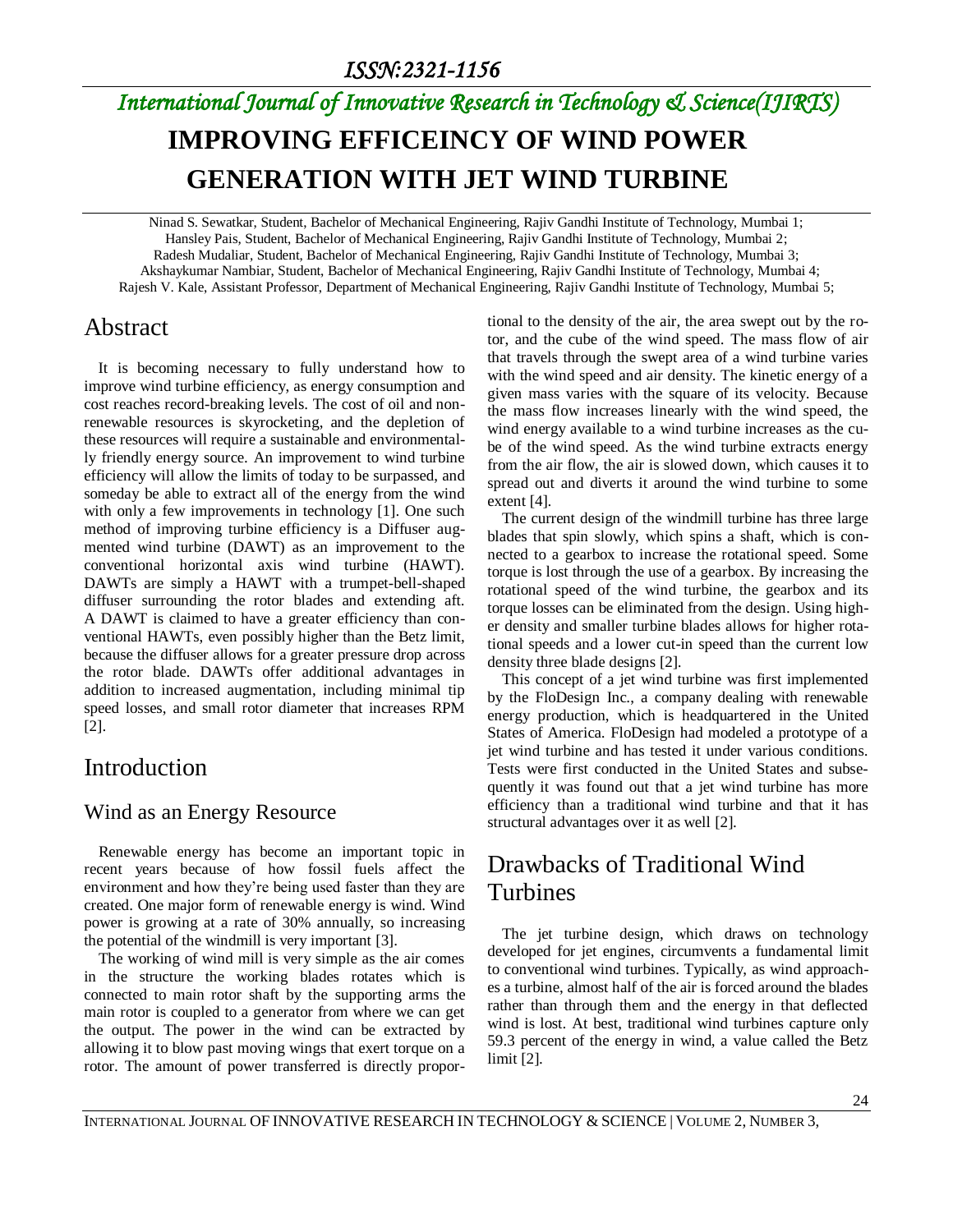## *International Journal of Innovative Research in Technology & Science*

Present day wind turbines only capture 50% of the air flow, cannot stand high winds, have high building standards, require many trucks to deliver parts for 1 turbine and have to be built tall and away from habitable areas. Due to their large size, the large turbines force air around it instead of through it and during high winds they are usually turned off or break due to their huge slow spinning blades [1].

## Principle of Jet Wind Turbine



**Figure 1: SolidWorks model of Jet Wind Turbine**

From the front, the wind turbine looks something like the air intake of a jet engine. As air approaches, it first encounters a set of fixed blades, called the stator, which redirect it onto a set of movable blades--the rotor. The air turns the rotor and emerges on the other side, moving more slowly now than the air flowing outside the turbine. The shroud is shaped so that it guides this relatively fast-moving outside air into the area just behind the rotors. It mixes with the slow moving air, at different angles. The fast-moving air speeds up the slow-moving air, creating an area of low pressure behind the turbine blades that sucks more air through them. Thus a vortex is created at the back of rotor. Due to this, the rotor starts spinning at a faster rate and thus it produces more power [2].



 **Figure 2. Principle of Jet Wind Turbine [2]**

## Power Output Calculations

The specifications of our turbine are as follows: Rotor blades of 10'' х 6'' i.e. a rotor blade of 10 inches diameter and 6 mm pitch Thus, the rotor blade diameter becomes  $10 \times 25 = 250$  mm Considering wind velocity  $= 10$  m/sec

The power output of any wind turbine is calculated as, Pt =  $\frac{1}{2}$  \*  $\rho$  \* A \* V<sup>3</sup> \* Cp [3]

Assuming density of air  $= 1.2$  kg/m<sup>3</sup>

Also,  $Cp = power coefficient$ . It considers all the losses in aero turbine, gearing, mechanical coupling and the losses in the generator.

#### Power output of conventional turbine:

Power,  $P = \frac{1}{2} * \rho * A * V^3 * Cp [3]$ 

For conventional turbine the value of  $Cp = 0.35$ For a rotor diameter of 250mm, swept area =  $(\pi/4) * 0.25^2$  = 0.049m² Thus power produced,  $P = \frac{1}{2} * 1.2 * 0.049 * 10^{3} * 0.35 =$ 10.29 watts

#### Power output of jet wind turbine:

Power,  $P = \frac{1}{2} * \rho * A * V^3 * Cp [3]$ 

For jet wind turbine value of  $Cp = 0.45$ For a rotor diameter of 250mm, swept area =  $(\pi/4) * 0.25^2$  = 0.049m² Thus power produced,  $P = \frac{1}{2} * 1.2 * 0.049 * 10^{3} * 0.45 =$ 13.23 watts

Thus, by above calculations, we can say that for same specifications, jet wind turbine produces more power than conventional wind turbine.

The power output for various wind velocities is tabulated as follows:

| Table 1. Power output comparison |         |                 |                 |  |  |  |
|----------------------------------|---------|-----------------|-----------------|--|--|--|
|                                  | Conven- | <b>Jet wind</b> |                 |  |  |  |
| Air                              | tional  | turbine         | $\frac{0}{0}$   |  |  |  |
| velocity                         | turbine | power           | <b>Increase</b> |  |  |  |
| (m/s)                            | power   | output          |                 |  |  |  |
|                                  | output  | (watts)         |                 |  |  |  |
|                                  |         |                 |                 |  |  |  |

IMPROVING EFFICIENCY OF WIND POWER GENERATION WITH JET WIND TURBINE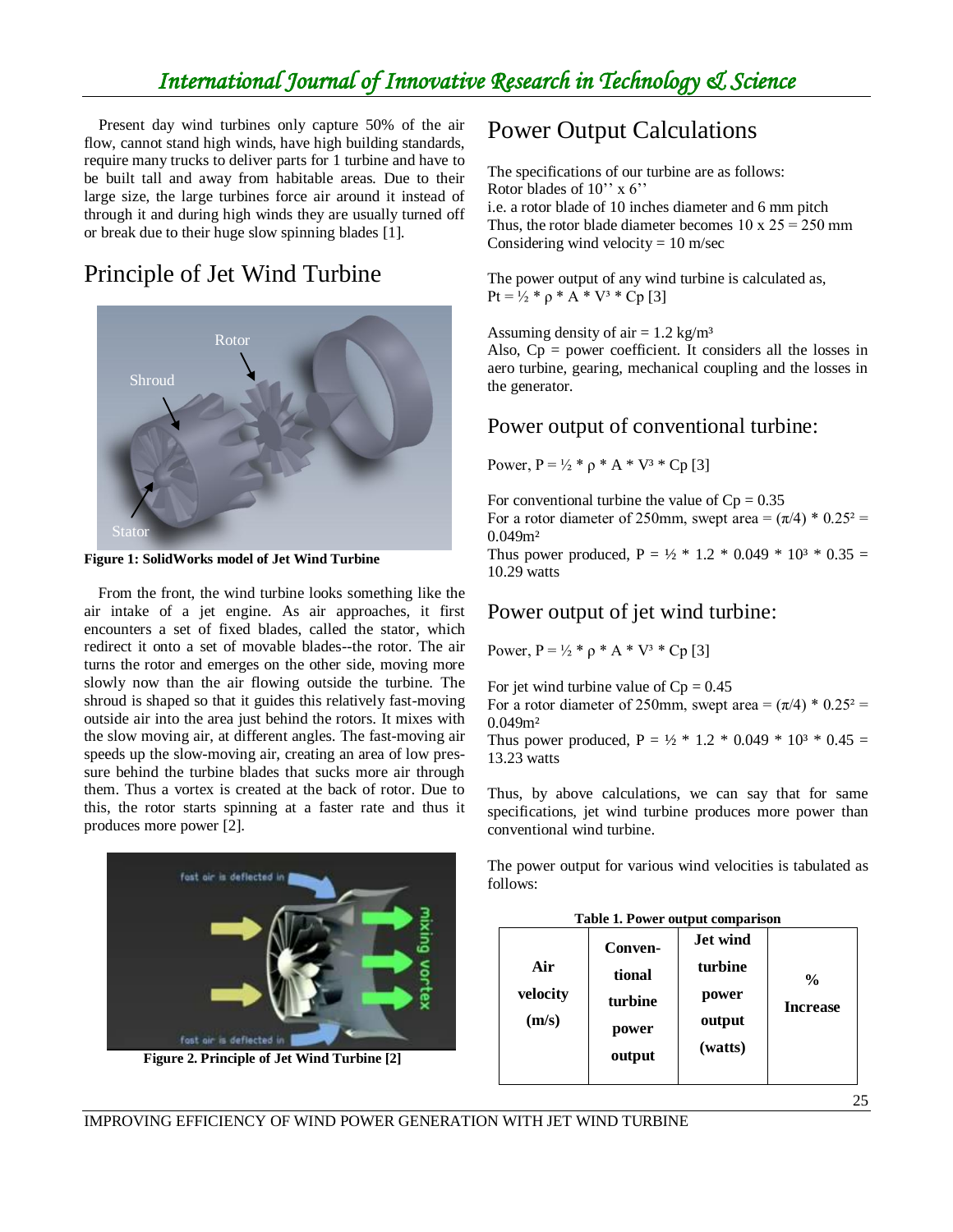## *ISSN:2321-1156*

## *International Journal of Innovative Research in Technology & Science(IJIRTS)*

|                 | (watts) |        |       |
|-----------------|---------|--------|-------|
| $\overline{5}$  | 1.286   | 1.653  | 28.53 |
| $\tau$          | 3.52    | 4.53   | 28.69 |
| 10              | 10.29   | 13.23  | 28.57 |
| 15              | 34.72   | 44.65  | 28.60 |
| 20              | 82.32   | 105.84 | 28.57 |
| $\overline{25}$ | 160.78  | 206.71 | 28.56 |
| 30              | 277.83  | 357.21 | 28.57 |

From above table, we can conclude that jet wind turbine with our specifications is 28.5% more efficient than conventional wind turbine.

## **Observations**

In the jet wind turbine when the air is approached to stator, it acts as a nozzle that the velocity of wind increases and pressure decreases. Due to this, velocity of airfoil increases rotor spins and produce much power and decreasing pressure results in suction of wind.

With the specifications, which we have used to fabricate the model, earlier we used 10 stators and 4 rotor blades. But due to the 10 stators, the area at the front for passing the air was too less which was restricting the flow. It also resulted into less power generation than desired.

So, the only option available for us was to increase the frontal area, so that maximum air can pass through the turbine. For this, we reduced the number of stators to 4, and we got sufficient open area at front.

For the testing and operation of turbine, we used a moderate capacity blower which gave the air speed of around 9 to 10 m/sec. A dynamo connected to turbine blades at the backside, gave power output indication on millimeter in terms of voltage and current. The observations were recorded as follows:

| Sr. No. | <b>Voltage</b><br>(volts) | <b>Current</b><br>(amperes) | $Power =$<br>$V^*I$ |
|---------|---------------------------|-----------------------------|---------------------|
| 1       | 10.4                      | 2.2                         | 22.88               |
| 2       | 11.2                      | 2.8                         | 31.36               |
| 3       | 12.5                      | 3                           | 37.5                |
| 4       | 14.8                      | 3.15                        | 46.62               |
| 5       | 15.7                      | 4.2                         | 65.94               |

#### **Table 2. Readings recorded after observation**

### Result

Thus, based on the specifications of our turbine i.e. 250mm rotor diameter with 4 stators and 9 to 10 m/sec air speed the average power produced by jet wind turbine is 40 watts.

## Conclusion

As electricity is a need of world it is also important thing in our daily life and wind is the cost free source of energy. From the calculations as well as the observations result we can say that, the concept of Jet Wind Turbine is more efficient than conventional turbine and produces 3 to 4 times more power. The efficiency of Jet Wind turbine increases due to its aerodynamic blade shape along with stator that guides wind to increase velocity and decrease the pressure to generate power. Thus the concept of Jet Wind Turbine is simple adequate to remove many drawbacks of conventional wind turbine.

## References

[1] Concept of wind turbine based on jet engine; www.howstuffwork.com.